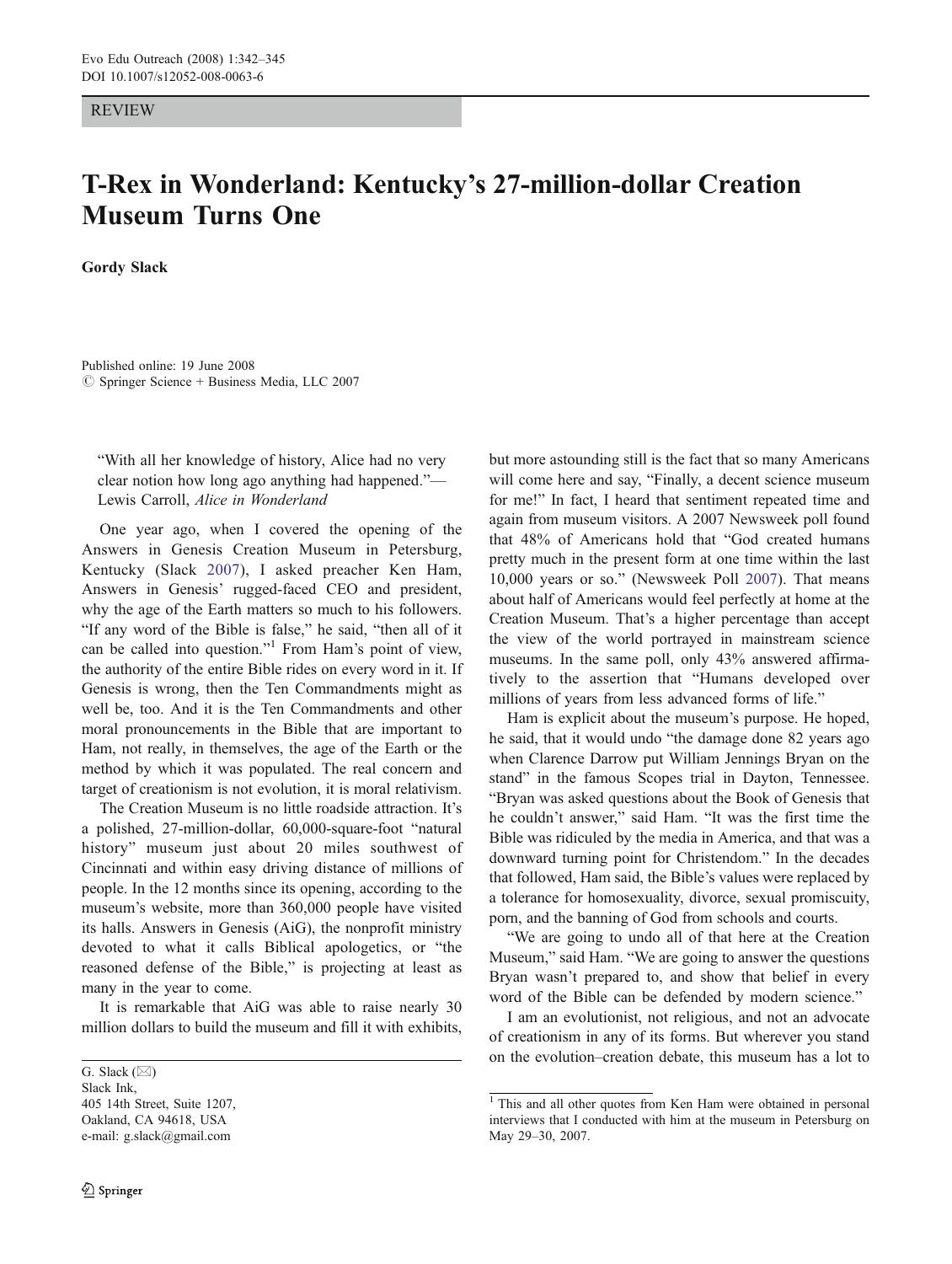teach you. It is probably the clearest expression of the creationist worldview on Earth. Despite the rise of new and more complex sub-species of creationism, such as intelligent design, young-earthism is creationism's holotype, the original and essential specimen. Anyone hoping to understand the majority of Americans who reject evolution for a Biblical view should take a hard look at this place.

Early in the twentieth century, science didn't enjoy the same status it does today in American culture. In the 1925 Scopes Trial over the teaching of evolution in Tennessee public schools, for instance, the judge didn't even permit scientific testimony into the court record. It was as if it didn't really matter whether the conclusions of science were incompatible with a literal Biblical account of things (Larson [1997\)](#page-3-0).

But science and technology have come too far, become too integral to the American identity, to be ignored or dismissed today. Today's young-earth creationists have to at least acknowledge the validity of science as a way of accessing the truth and the powers such access grants us. Once they recognize the authority of science, though, young-earth creationists must then argue, against libraries and labs and museum collections full of evidence, that it substantiates their essentially unscientific claims.

There is no need to deconstruct the message embedded in the Creationist Museum, it is right up front. Ken Ham told me that every word of the Bible is literally true. Not just "resonant" or "relevant" or "metaphorical," but true. True like the second law of thermodynamics, like  $1+1=2$ , like the Earth spinning on its axis and circling the sun.

Trying to squeeze billions of years of evolutionary history into 6 days of creation, to contradict the voluminous and unequivocal evidence supporting common descent and the creative potency of natural selection, and to apologize for a scenario completely at odds with what the evidence suggests, is one tough assignment. This museum represents the young-earth community's best effort to fulfill it.

The museum is beautifully built out of carefully chosen and expensive materials. The exhibits are well designed and artistically executed. And from a little distance they look familiar; dinosaur skeletons, soaring pterosaurs, live tropical frogs, a diorama of an archeological site, and primordial forests occupied by animatronic dinosaurs. But take a step closer and you may feel the queasy vertigo I did upon seeing humans stuck in among the T-rexes and velociraptors.

The museum's exhibits explain that an all-powerful God made the universe, the Earth and everything on it, including Adam and Eve, whom he put here so they could worship Him. Everything was perfect, until Adam and Eve ate fruit from the Tree of Knowledge. Enlightenment marked the downturn not only for the first family, but for the entire

universe. It spoiled everything. No wonder Biblical literalists are hostile toward science! Knowledge, the whole point of science, was a product peddled by Satan, and the most potent poison around. Everything that has happened since—mortality, the invention of carnivory, the Great Flood, God's sending his son Jesus to be tortured and killed, all the suffering and hardship experienced by billions of human and other creatures—all of it was set in motion by Adam's and Eve's choice of knowledge over ignorance, according to this view.

It would be a waste of my time and yours to look critically at each assertion the museum's curators and designers make about the origins of life, natural selection, geology, dating methods, fossilization, speciation, and astronomy. I think Ken Ham would concur that the evolution–creationism debate is not essentially a disagreement over the facts (though it is that, too), or even the interpretation of the facts, as much as it is a disagreement about what makes a fact a fact, and most importantly, what kind of a world facts and theories belong to. Refutations of the museum's individual claims, however, are easy to find. My favorite books on the subject are Eugenie Scott's Evolution vs. Creationism: An Introduction, (Scott [2004](#page-3-0)) and Niles Eldredge's The Triumph of Evolution and the Failure of Creationism. (Eldredge [2000\)](#page-3-0) The Talk Origins website (<http://www.talkorigins.org/>) also has a good list.

The museum is laid out according to what its designers call "The Seven C's of History: Creation, Corruption, Catastrophe, Confusion, Christ, and the final C, Consummation," which refers to the apocalypse. First, there's Creation. After a Big-Bang-like creation event and 5 days of setting the stage, on the sixth day, God made all the animals and Adam and Eve. Just inside the museum's entrance wait two young T. rexes, peacefully watching fish swim in a placid pond while two hapless, curly-haired robotic kids play nearby. In this pre-Noah's-flood diorama, Jurassic Park is still benign, all animals are vegetarians here, and plants don't yet have a need for thorns.

"They all had to exist at the same time, because they were all made on the same day," Mark Looy, co-founder of AiG, told me matter-of-factly as we toured the museum the day before the opening. "There isn't any fossil evidence showing them [dinosaurs and people] in the same *place* at the same time, that part is just speculation," he says. "But it is clearly written that they were alive at the same time."

The universe, the museum explains, is 6,000 years old and all of the basic forms of life we see today were brought into being at once on the sixth day. While some micromutations have occurred, and many extinctions have, no new "types" have been introduced since those first days. Evolution, the museum tells us, is a dangerous myth.

There are several reasons why evolution is particularly threatening to creationists, especially young-earthers. (1) If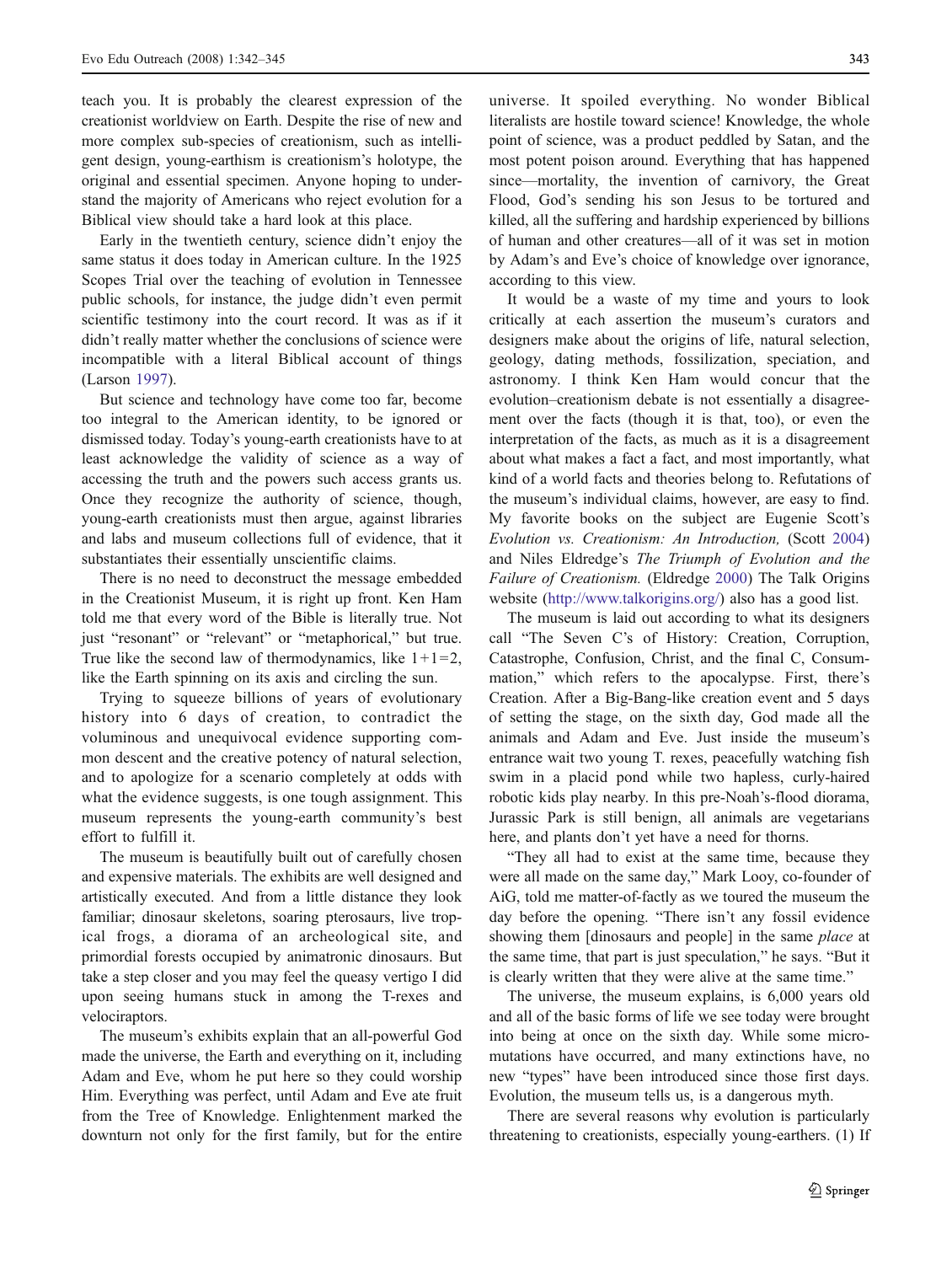evolution if was driven by natural selection working on random genetic mutations, the world must be very old and thus the literal interpretation of the Bible must be wrong—because it takes natural selection a very long time to do its thing, (2) evolution explains how the diversity of life we see on Earth today might have arisen even without the intervention a God, i.e., it arguably makes God superfluous, (3) if humans are animals, like other primates, we don't necessarily have any special, privileged place in the world. Our acquisition of knowledge is an evolutionary adaptation, not a moral choice; and if knowledge came to us without choice, then how can we be blamed? And finally, (4) evolution is a brutal process, "red in tooth and claw." And it always was. If paradise never existed, then why would Jesus need to die in order to restore it? And, anyway, why would a just and loving God choose such a brutal method of creating the diversity of life when He could presumably have taken a kinder, gentler route?

Like evolution, geology is a sensitive subject for youngearth creationists. The museum's geology exhibit tells us that the Great Flood, which God brought down on the Earth 4,350 years ago, is responsible for the fossil record. The distribution of fossils in different geologic strata is based not on the fossils' age, but on where the floodwaters moved them before receding. Those areas where no thorns or other defensive or hostile plants are found are pre-flood forms. And see, the pre-flood forms have no thorns, which proves the existence of Eden! If the reasoning sounds circular, that's okay, Ham said, because every argument has to have a bias, a premise underlying it, and his bias, Ham told me, is the Truth of the Word of God, which is much more reliable than the Fickle Reason of Man.

Further along in the museum, the designers get to their real business in an exhibit that tries to link belief in Darwin, and the falling off of belief in Genesis, to the rise of homosexuality, abortion, drug use, urban decay, and even the Third Reich and the atrocities of Pol Pot and Stalin; in this view, totalitarianism is the ultimate political expression of social Darwinism.

In the Creation Museum's Garden of Eden exhibit, no animals are yet predators or prey, so the museum's designer, Patrick Marsh, could crowd wildcats, zebra-like animals, kangaroos, grizzly bears, an iguanodon, and several other dinosaurs, all into the same little chunk of primeval real estate. To an evolutionist's eye, the effect is, frankly, goofy, like Abe Lincoln dressed in a tie-dyed shirt and bell-bottoms.

A little farther along a bearded, finely muscled, darkhaired Adam has one arm wrapped around a little lamb while he beckons to a mountain lion with the other. God's first assignment for Adam was to name all the animals and he looks a little overwhelmed by the job; there were many more "kinds" in those days even than there are today. That's a lot of names to come up with. And Latin nomenclature wasn't going to be invented for 2,000 years.

A bit further along we're introduced to Eve, who's being made from one of Adam's ribs. Actually, she's just sitting there next to him; and the whole rib Zip-file extraction process is left to our imaginations (now that would have been a cool special effects application), but there she is, looking like a great big Brown Barbie and staring perhaps just a little too intently into Adam's eyes. They are naked, naturally, since the Fall hasn't happened yet. It seems unfair of God to expect two such well-designed specimens not to get around to sinning pretty quickly.

A few yards further down the trail of life we see Adam and Eve again, this time standing in a pool of water, their genitals, of which they are not yet ashamed, just barely obscured by lily pads. At this point, they are clearly grappling with the serious chemistry that will soon get them in big trouble.

An over-sized cobra-like snake, representing Satan, makes an appearance and before you know it, there Eve is holding little blood-colored wild-grape-sized fruits in her outstretched hand, offering knowledge of good and evil to a befuddled Adam. The fruit wasn't an apple, the museum explains, though it's not clear yet what it was. (Now that is a subject for some young paleobotany grad student's dissertation.) Maybe the fruits were grapes; a little vino goes a long way to pave the path to sin.

We all know what happens next; Eve gets Adam to taste knowledge of good and evil, they become ashamed of their nakedness and hide in the bushes from God, who, being omnipresent, is everywhere except, I guess, in the bushes.

After Adam's and Eve's initial sin, humans just get creepier and creepier and things spiral downward. Tiring of all the lies and weakness of will, God tells Noah to build an Ark and sends him two of each kind of land animal on Earth with which to repopulate the world once God had drowned everyone else. That big flood, the exhibit says, explains not only where scientists find fossils today but also the topography of the modern world. The Grand Canyon, for instance, was cut in a very short time as the waters of the flood rushed away and the land was reclaimed.

In the Ark exhibit, Noah and his building crew are shown constructing a supposedly full-scale section of the boat. (The real Ark, we are told, was 510 ft long and 51 ft tall.) The exhibit has a chilling effect when, after Noah has invited his sinning neighbors onto the Ark and warned them of the coming flood, they ignore him or are dissuaded from heeding his advice by the small pressures of daily life. The door slides shut and they are left behind to drown in the 40 day deluge that formed everything we see on Earth today from Mt. Everest to Death Valley. Now that's tough love.

After God drowns everyone on Earth but Noah's family, they multiply again, but not quickly or broadly enough to satisfy God, who then introduces new languages, resulting